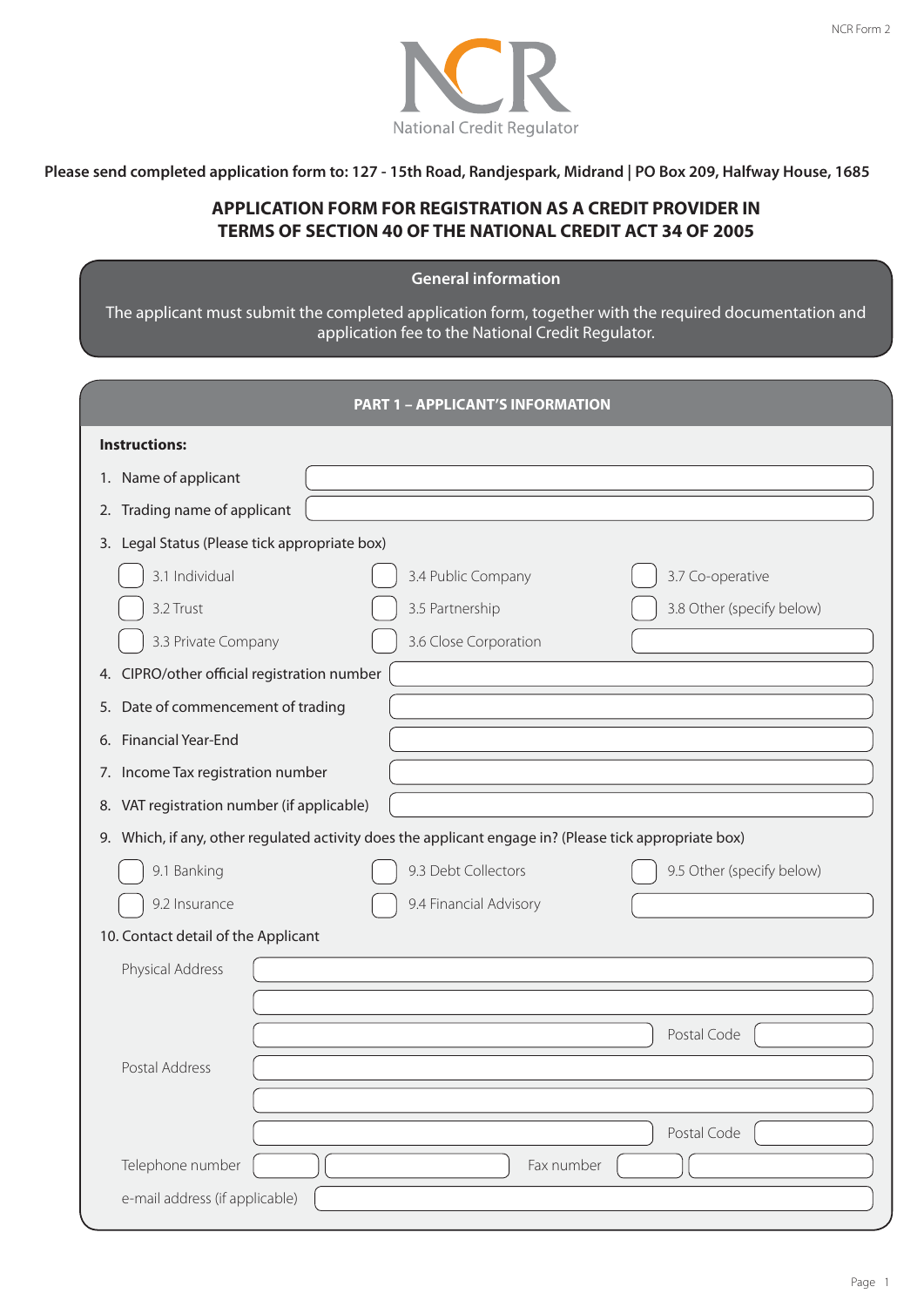| 11. Contact person                           |                                                      |  |  |
|----------------------------------------------|------------------------------------------------------|--|--|
| Title                                        |                                                      |  |  |
| Name                                         | Initials                                             |  |  |
| Surname                                      |                                                      |  |  |
| Telephone number (office)                    | Fax number                                           |  |  |
| Cell number                                  |                                                      |  |  |
| e-mail address (if applicable)               |                                                      |  |  |
| 12. Auditor / Accounting Officer             |                                                      |  |  |
| Name of Firm                                 |                                                      |  |  |
| Physical Address                             |                                                      |  |  |
|                                              |                                                      |  |  |
|                                              | Postal Code                                          |  |  |
| Postal Address                               |                                                      |  |  |
|                                              |                                                      |  |  |
|                                              | Postal Code                                          |  |  |
| Name of Auditor or Accountant                |                                                      |  |  |
| Telephone number                             | Fax number                                           |  |  |
| e-mail address (if applicable)               |                                                      |  |  |
| Practice number                              |                                                      |  |  |
| Name of professional body registered with    |                                                      |  |  |
| 13. Compliance Officer (if applicable)       |                                                      |  |  |
| Name of Compliance Officer                   |                                                      |  |  |
| Telephone number                             | Fax number                                           |  |  |
| e-mail address                               |                                                      |  |  |
| If external compliance officer, name of firm |                                                      |  |  |
| Postal Address                               |                                                      |  |  |
|                                              |                                                      |  |  |
|                                              | Postal Code                                          |  |  |
| Telephone number                             |                                                      |  |  |
| 14. Products (Please tick appropriate box)   |                                                      |  |  |
| 14.1 Mortgage agreements                     | 14.5 Clothing retail<br>14.9 Other products, specify |  |  |
| 14.2 Credit facilities                       | 14.6 Furniture retail                                |  |  |
| 14.3 Unsecured credit transactions           | 14.7 Pawnbroking                                     |  |  |
| 14.4 Vehicle finance                         | 14.8 Developmental Credit                            |  |  |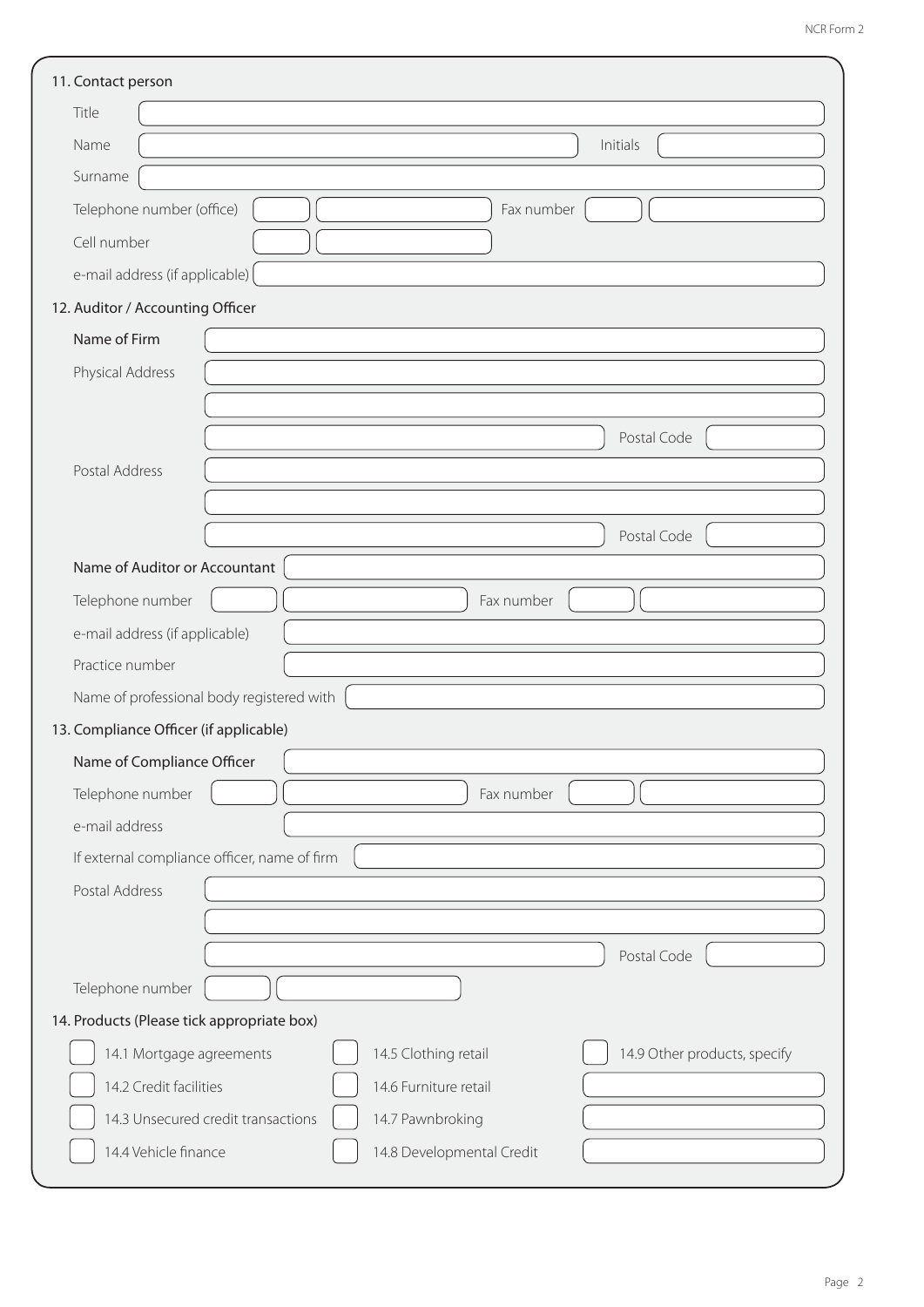| (Please tick appropriate box)                                                                  | 15. Which of the following ancillary financial products does the Applicant sell in conjunction with its credit products?                                                                                                  |                     |
|------------------------------------------------------------------------------------------------|---------------------------------------------------------------------------------------------------------------------------------------------------------------------------------------------------------------------------|---------------------|
| 15.1 Life Insurance                                                                            | 15.3 Credit Life Insurance                                                                                                                                                                                                | 15.5 Other, specify |
| 15.2 Funeral cover                                                                             | 15.4 Short term insurance                                                                                                                                                                                                 |                     |
|                                                                                                | 16. In terms of section 63 of the National Credit Act 34 of 2005, a credit provider must make a submission to the National<br>Credit Regulator to make documents available to consumers in at least 2 official languages. |                     |
| Description of main area in<br>which you operate with reference<br>to area within the province | $\overline{2}$<br>1                                                                                                                                                                                                       | 3                   |
| 1st Language                                                                                   |                                                                                                                                                                                                                           |                     |
| 2nd Language                                                                                   |                                                                                                                                                                                                                           |                     |
| (If more than 3 areas, add additional pages.)                                                  |                                                                                                                                                                                                                           |                     |
| 17. Compliance with section 48(1)(a) and (b) of the National Credit Act.                       |                                                                                                                                                                                                                           |                     |
| (add additional pages if required)                                                             | 17.2 Please indicate the Applicant's commitments, if any, made with regard to the combating of over-indebtedness                                                                                                          |                     |
|                                                                                                |                                                                                                                                                                                                                           |                     |
|                                                                                                | <b>PART 2 - FINANCIAL INFORMATION</b>                                                                                                                                                                                     |                     |
|                                                                                                | The following financial information must reflect the value of credit agreements as defined in the National Credit Act.<br>It should exclude credit agreements to which the Act does not apply as indicated in Section 4.  |                     |

| 1. Net value of loan book as at the end of the most recent financial year end                                      |   |
|--------------------------------------------------------------------------------------------------------------------|---|
| 2. Total number of credit agreements that made up the loan<br>book as at the end of the most recent financial year |   |
| 3. Total value (principal debt) of credit agreements entered into during the most recent financial year            | R |
| 4. Total number of credit agreements entered into during the most recent financial year                            |   |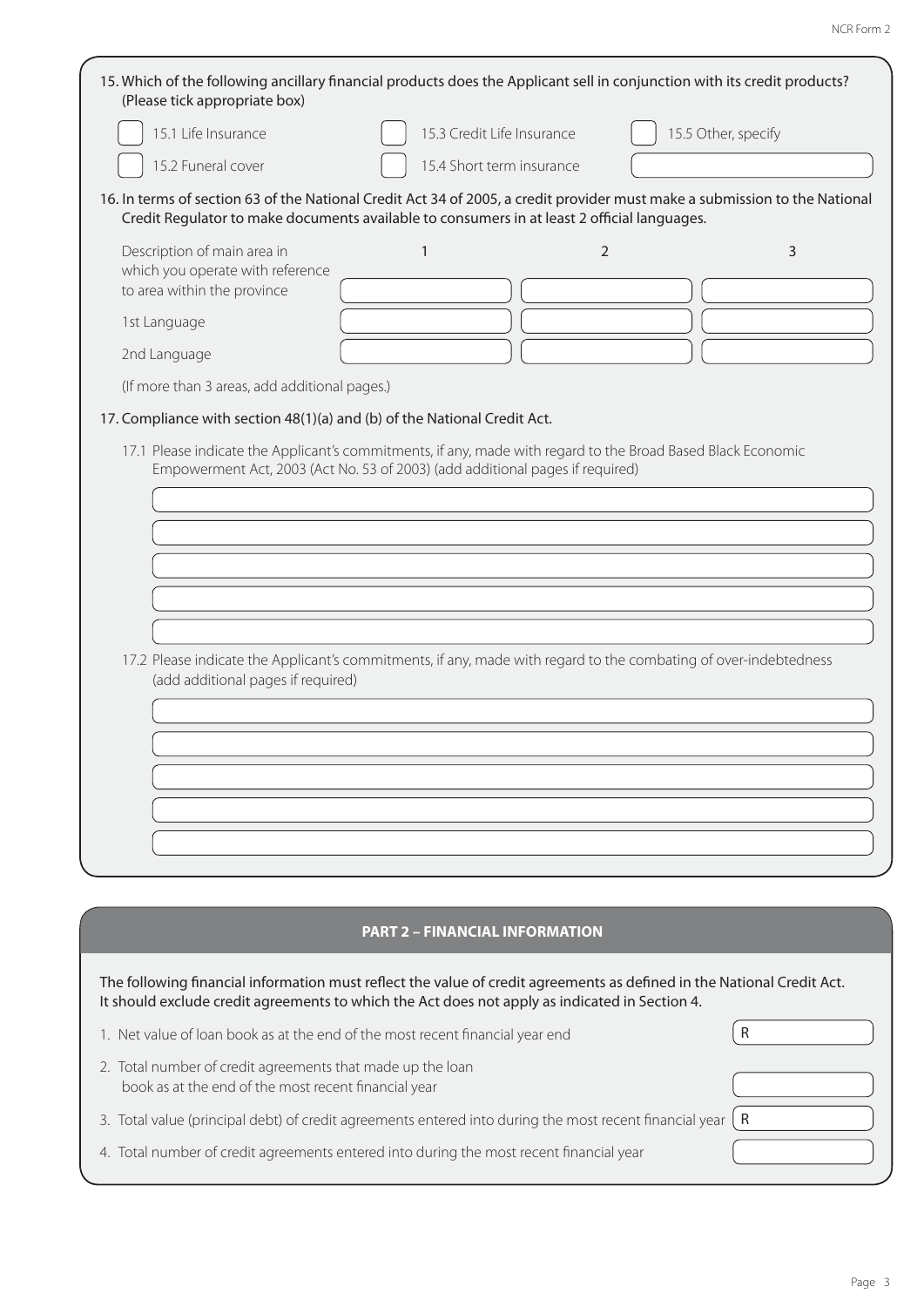# 1. For the purpose of Part 3 and Part 7, refer to the definition of "management or control" in the Regulations. 2. Does the Applicant or any natural person exercising general management or control whether alone or in conjunction with others, hold a controlling interest in any of the following businesses? (Please tick appropriate box) A credit bureau No. No. 2008. The state of the state of the state of the state of the state of the state of the state of the state of the state of the state of the state of the state of the state of the state of the state A debt collection agency No. No. 2012 12:00:00 No. 2012 12:00:00 No. 2012 12:00:00 No. 2012 12:00:00 No. 2012 1 An alternative dispute resolution agent Yes No A credit repair agency No and the state of the state of the state of the SNo No No No No No No No No No No No No 3. If the answer to any of the above is "yes", please provide details: **PART 3 - MEMBERS, DIRECTORS, TRUSTEES, PARTNERS AND GENERAL MANAGERS OF THE APPLICANT** THIS FORM MUST BE COMPLETED IN RESPECT OF ALL BUSINESS PREMISES FROM WHICH THE APPLICANT CONDUCTS/ INTENDS TO CONDUCT THE BUSINESS OF A CREDIT PROVIDER. (MAKE ADDITIONAL COPIES IF REQUIRED) 1. Total number of business premises 1.1 Total number of branches engaged in normal credit activities 1.2 Total number of branches engaged in developmental credit 2. Information required per business premises Trading name Physical Address Postal Code Contact person Telephone number  $\begin{bmatrix} 1 & 1 \\ 1 & 1 \end{bmatrix}$  Fax number e-mail address (if applicable) Trading name Physical Address Postal Code Contact person Telephone number  $\begin{bmatrix} 1 & 1 \\ 1 & 1 \end{bmatrix}$  Fax number **PART 4 - BUSINESS PREMISES**

e-mail address (if applicable)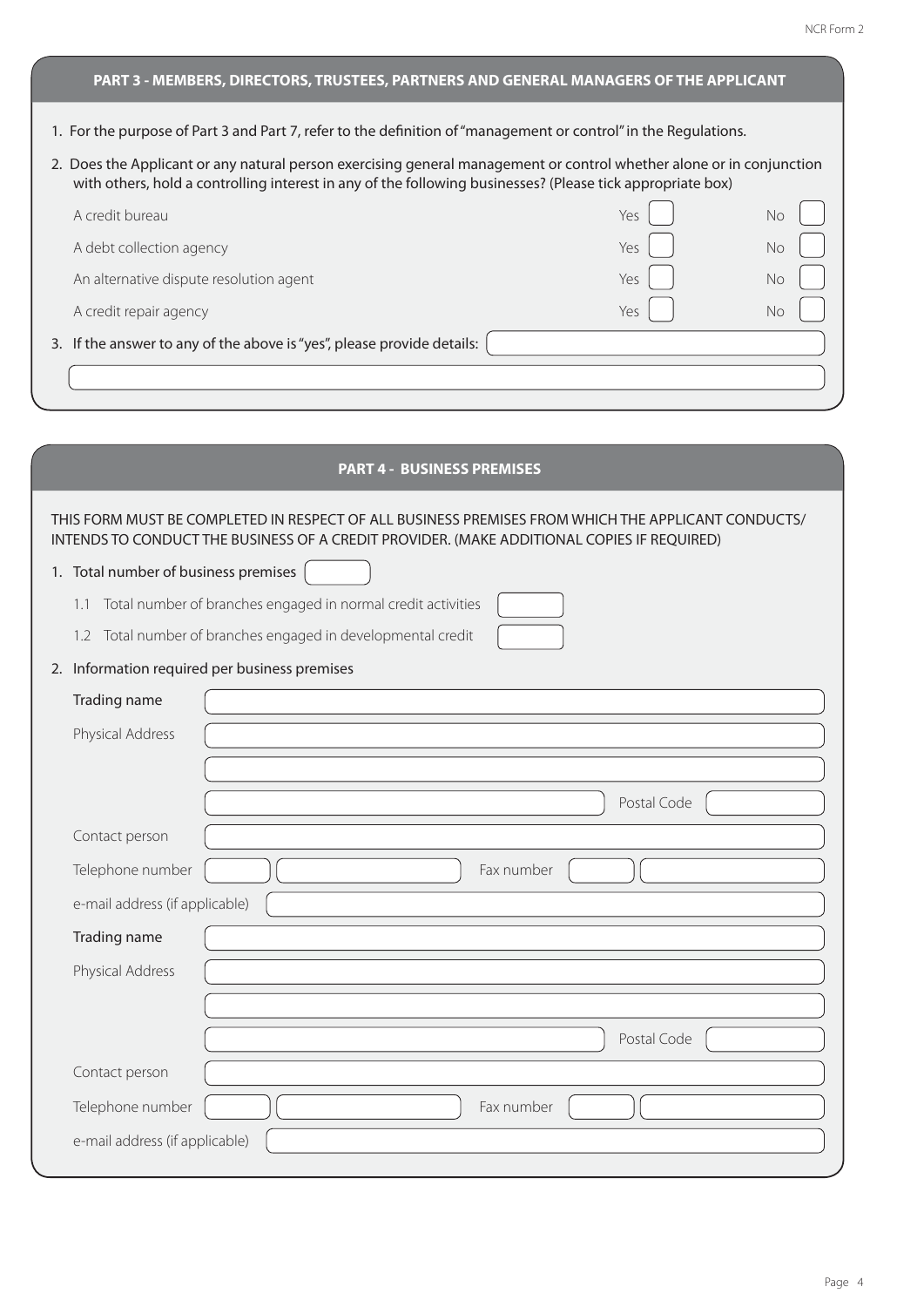## 1. If this application includes an application for supplementary registration to provide developmental credit, please state which of the following types of developmental credit will be provided: (Please tick appropriate box) 1.1 Co-operative loans to members 1.3 Small Business Credit 1.5 Other, specify 1.2 Educational Credit 1.4 Low Income Housing Credit 2. Human, financial and operational resources In a separate document to be attached hereto: (a) explain in detail why the credit provider believes that it's human, financial and operational resources are sufficient to enable the applicant to function efficiently and effectively carry out its function in terms of the Act, or (b) present a credible plan to the National Credit Regulator to acquire or develop sufficient human, financial and operational resources to enable the applicant to function efficiently and effectively carry out its function in terms of the Act. 3. Administrative Procedures In a separate document to be attached to the supplementary registration form, either: (a) explain in detail why the credit provider believes that it has adequate administrative procedures and safeguards to justify the application of statutory exceptions from this Act, or (b) present a credible plan to the National Credit Regulator to develop adequate administrative procedures and safeguards to justify the application of statutory exceptions from this Act before entering into any developmental credit agreement. 4. In a separate document to be attached hereto, indicate what measures have been put in place / will be put in place to ensure that credit extended to consumers will be used for developmental purposes only. **PART 5 - SUPPLEMENTARY REGISTRATION IN TERMS OF SECTION 41 OF THE ACT PART 6 - DECLARATION BY CREDIT PROVIDER**

1. The applicant hereby permits the National Credit Regulator or any person authorised by the National Credit Regulator, as set out in section 50 (2)(a) to enter any place at or from which the applicant conducts the registered activities during normal business hours, and to conduct reasonable inquiries for compliance purposes, including any act contemplated in section 156(1)(d) to (h) of the Act.

2. The applicant confirms that the information contained in this application is accurate and complete.

| Duly authorised representative: | Name      |                                                                                                 |
|---------------------------------|-----------|-------------------------------------------------------------------------------------------------|
|                                 | Signature |                                                                                                 |
|                                 | Capacity  |                                                                                                 |
|                                 | Date      |                                                                                                 |
|                                 |           | If this application is completed on behalf of a juristic person, attach proof of authorisation. |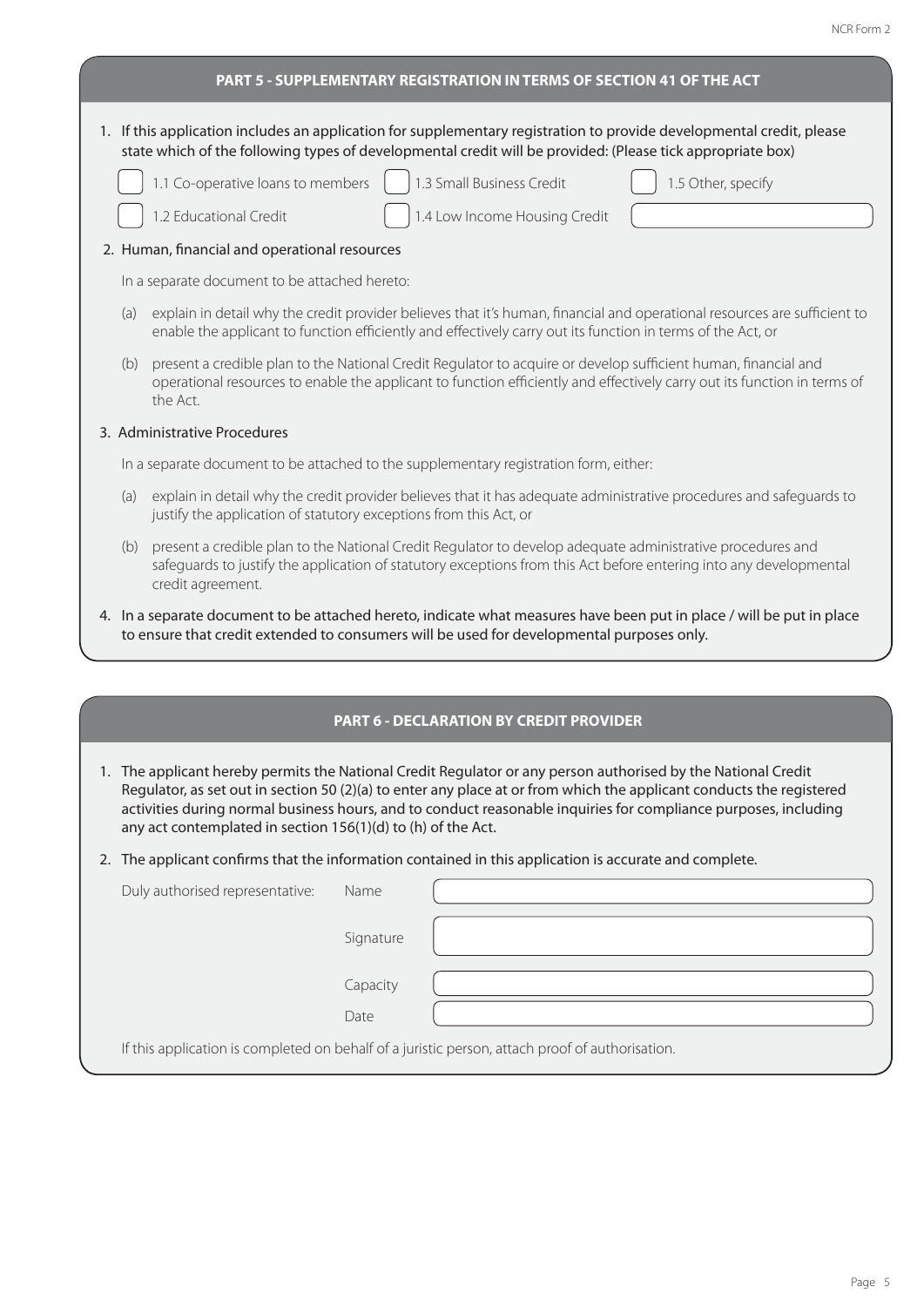#### **PART 7 – DISQUALIFICATION OF NATURAL PERSONS**

| THE APPLICANT NEED NOT COMPLETE THIS PART IN THE CASE WHERE THE APPLICANT IS A BANK AS DEFINED IN THE<br>BANKS ACT, ACT NO 94 OF 1990. THIS FORM MUST BE COMPLETED AND SIGNED IN RESPECT OF EACH NATURAL PERSON<br>WHO EXERCISES GENERAL MANAGEMENT OR CONTROL OF THE APPLICANT, WHETHER ALONE OR IN CONJUNCTION<br>WITH OTHERS, MAKE ADDITIONAL COPIES.     |     |    |
|--------------------------------------------------------------------------------------------------------------------------------------------------------------------------------------------------------------------------------------------------------------------------------------------------------------------------------------------------------------|-----|----|
| Name of natural person completing form                                                                                                                                                                                                                                                                                                                       |     |    |
| Identity number                                                                                                                                                                                                                                                                                                                                              |     |    |
| Date                                                                                                                                                                                                                                                                                                                                                         |     |    |
| Questions:                                                                                                                                                                                                                                                                                                                                                   |     |    |
| 1. Are you, as a result of a court order, listed on the register of excluded persons in<br>terms of section 14 of the National Gambling Act, 2004 (Act no 7 of 2004)?                                                                                                                                                                                        | Yes | Νo |
| 2. Are you subject to an order of a competent court holding you to<br>be mentally unfit of disordered?                                                                                                                                                                                                                                                       | Yes | No |
| 3. Have you ever been removed from office on account of misconduct relating to<br>fraud or the misappropriation of money, whether in the Republic or elsewhere?                                                                                                                                                                                              | Yes | No |
| 4. Have you ever been a director or member of a governing body of an entity at the<br>time that such entity has been de-registered in terms of public regulation?                                                                                                                                                                                            | Yes | No |
| 5. Have you ever been a director or member of a governing body of an entity at the<br>time that such entity has brought the consumer credit industry into disrepute?                                                                                                                                                                                         | Yes | No |
| 6. Have you ever been a director or member of a governing body of an entity at the<br>time that such entity has acted with disregard for consumer rights generally?                                                                                                                                                                                          | Yes | Νo |
| 7. Have you ever been convicted during the previous ten years, in the Republic or<br>elsewhere, of theft, fraud, forgery or uttering a forged document, perjury, or an offence<br>under the Corruption Act, 1992 (Act No 94. of 1992), or comparable legislation of<br>another jurisdiction and been sentenced to imprisonment without the option of a fine? | Yes | No |
| If your answer is yes, when providing full details in respect thereof, indicate<br>whether you received a grant of amnesty or free pardon for the offence.                                                                                                                                                                                                   |     |    |
|                                                                                                                                                                                                                                                                                                                                                              |     |    |
|                                                                                                                                                                                                                                                                                                                                                              |     |    |
|                                                                                                                                                                                                                                                                                                                                                              |     |    |
|                                                                                                                                                                                                                                                                                                                                                              |     |    |
| 8. Have you ever been convicted during the previous ten years, in the Republic or<br>elsewhere, of a crime involving violence against another natural person and been<br>sentenced to imprisonment without the option of a fine?                                                                                                                             | Yes |    |
| If your answer is yes, when providing full details in respect thereof, indicate<br>whether you received a grant of amnesty or free pardon for the offence.                                                                                                                                                                                                   |     |    |
|                                                                                                                                                                                                                                                                                                                                                              |     |    |
|                                                                                                                                                                                                                                                                                                                                                              |     |    |
|                                                                                                                                                                                                                                                                                                                                                              |     |    |
|                                                                                                                                                                                                                                                                                                                                                              |     |    |